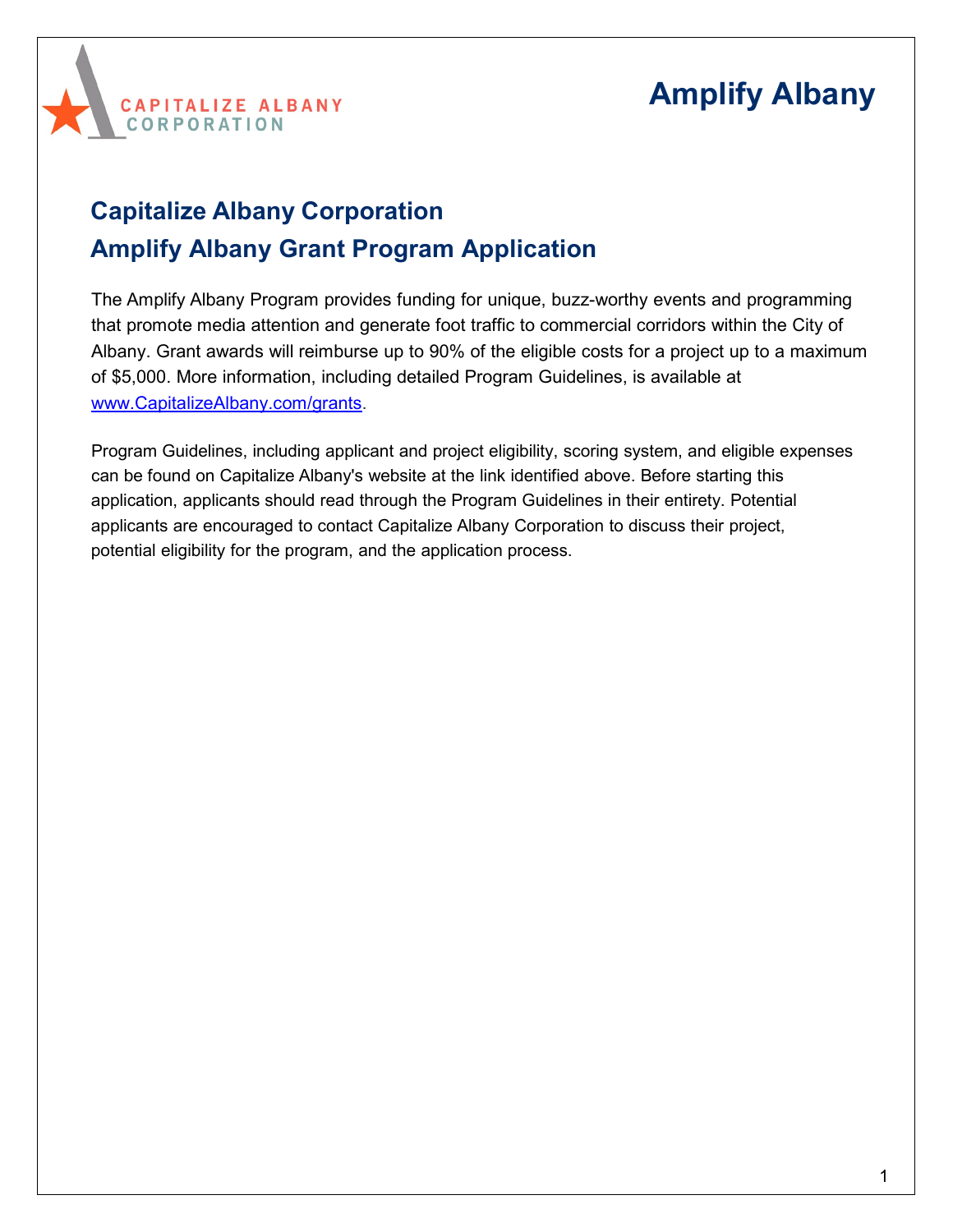

### **Program Information and Application Process**

Beginning February 11, 2022, applications will be accepted on a rolling basis until available funding is exhausted. As an alternative to this printable application, an online application can be found at [http://www.SurveyMonkey.com/r/AmplifyAlbany.](http://www.surveymonkey.com/r/AmplifyAlbany)

Applicants must submit a full and complete application as outlined in the Program Guidelines, including all required documents, in order to be considered for a grant award. An application checklist with a list of required documents is available at [www.CapitalizeAlbany.com/grants.](http://www.capitalizealbany.com/grants) All required documents must be e-mailed to [development@capitalizealbany.com](mailto:development@capitalizealbany.com) with a subject line as follows: Amplify Albany Grant Program Required Documents - [Applicant Name].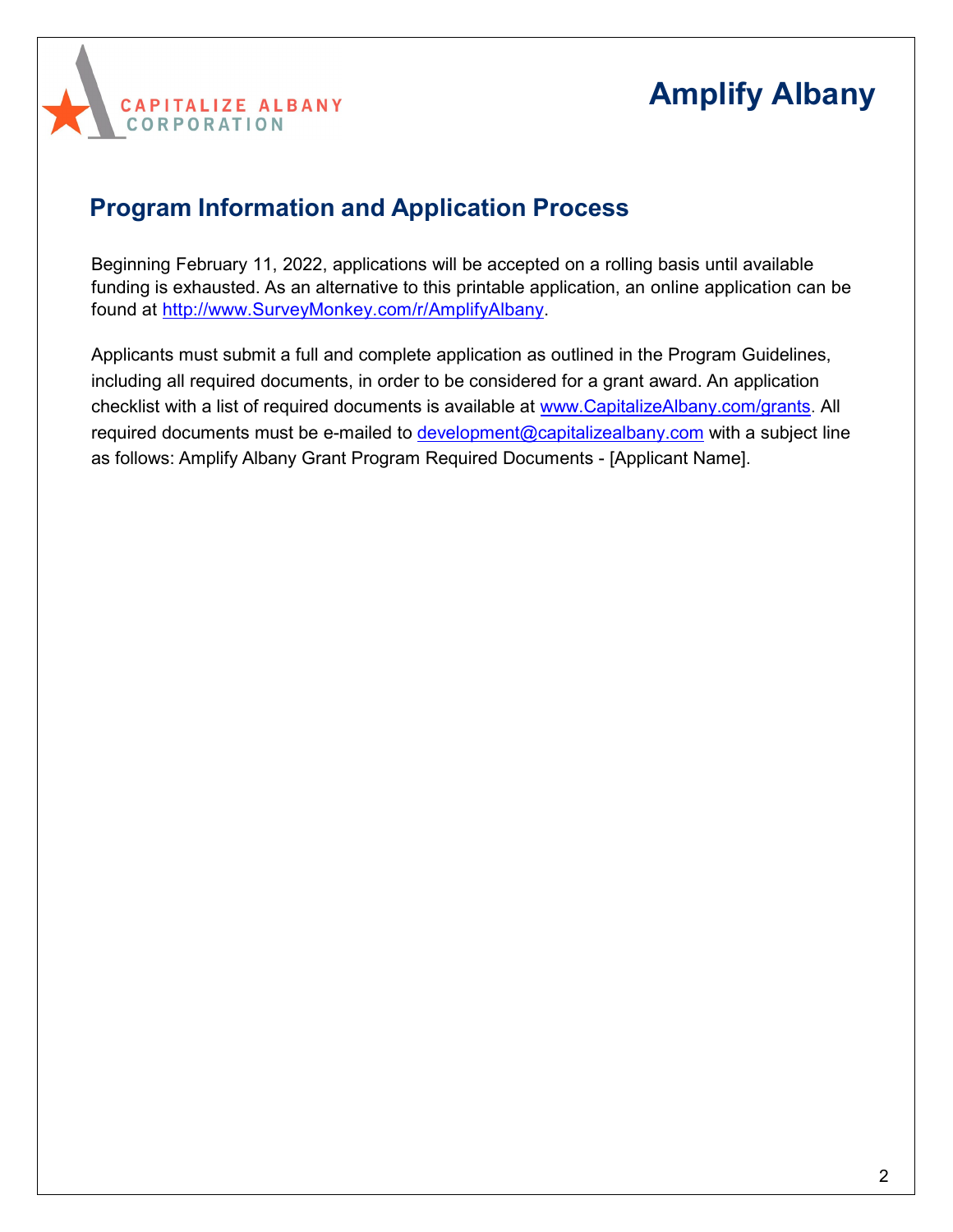# **CAPITALIZE ALBANY CORPORATION**

## **Amplify Albany**

## **Required Documents**

**All of the following must be submitted to Capitalize Albany Corporation as described in the last paragraph on page two (2) of this application. Determination of whether or not an application is considered complete lies solely with Capitalize Albany Corporation.**

- Completed application
- Budget Worksheet (found at [http://www.CapitalizeAlbany.com/Grants\)](http://www.capitalizealbany.com/Grants)
- Copy of meeting schedule for your organization (if applicable)
- List of organization members and/or participating businesses including contact information Map of area the project will target
- List of needed supplies and vendors (e.g., food, beverages, tent rental, musician fee) and associated quotes/estimates for each item for which Amplify Albany Grant funds are requested
- Plan for advertising including the amount and types of print collateral needed, how traditional and social media will be utilized and cost
- Copies of any proposed advertising materials for review before public distribution
- Signed letter of support from the relevant Business Improvement District or Neighborhood Association, if applicable
- Documentation of commitment of funds for the total project (e.g., commitment letters from any funding sources)
- Color photographs of prior events or projects in progress, if applicable
- Completed special events permit application (if necessary) and copies of permits when received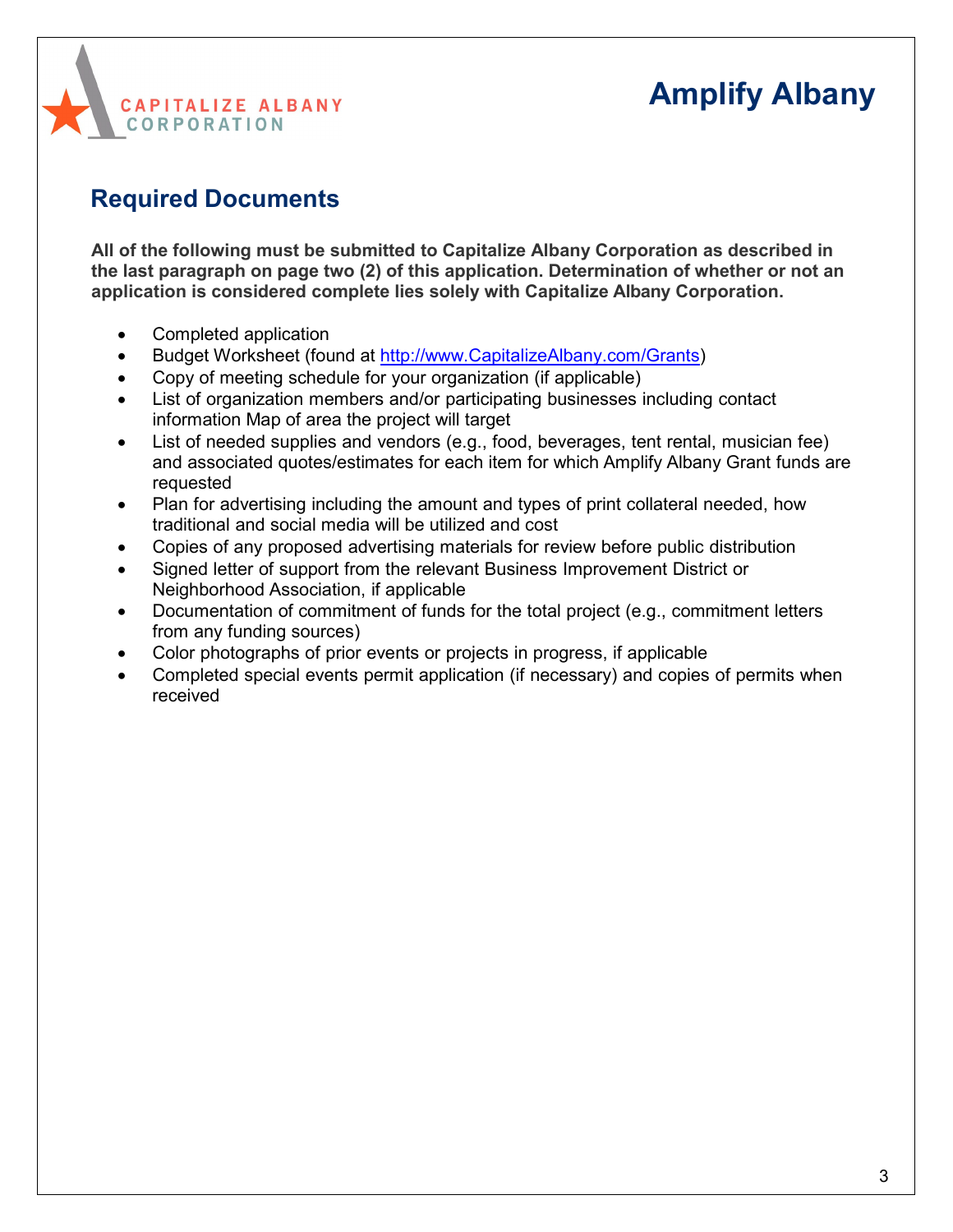

### **Application**

*Please note that all questions marked with an asterisk (\*) require responses. If no response is provided, the application will be deemed incomplete. Please do not hesitate to call us if you require assistance to complete this application.*

#### **Contact Information**

1. Applicant Contact Information\*

Contact Name

Contact Address

City/Town

**State** 

ZIP/Postal Code

Contact Email Address

Contact Phone Number

#### 2. Applicant Organization\*

Name of Business or Not-for-Profit

Physical Address of Business

Physical Address of Business 2

City/Town

**State** 

ZIP/Postal Code

Email Address

#### 3. Mailing Address of Applicant (if different than above)

Mailing Address

Mailing Address 2

City/Town

State/Province

ZIP/Postal Code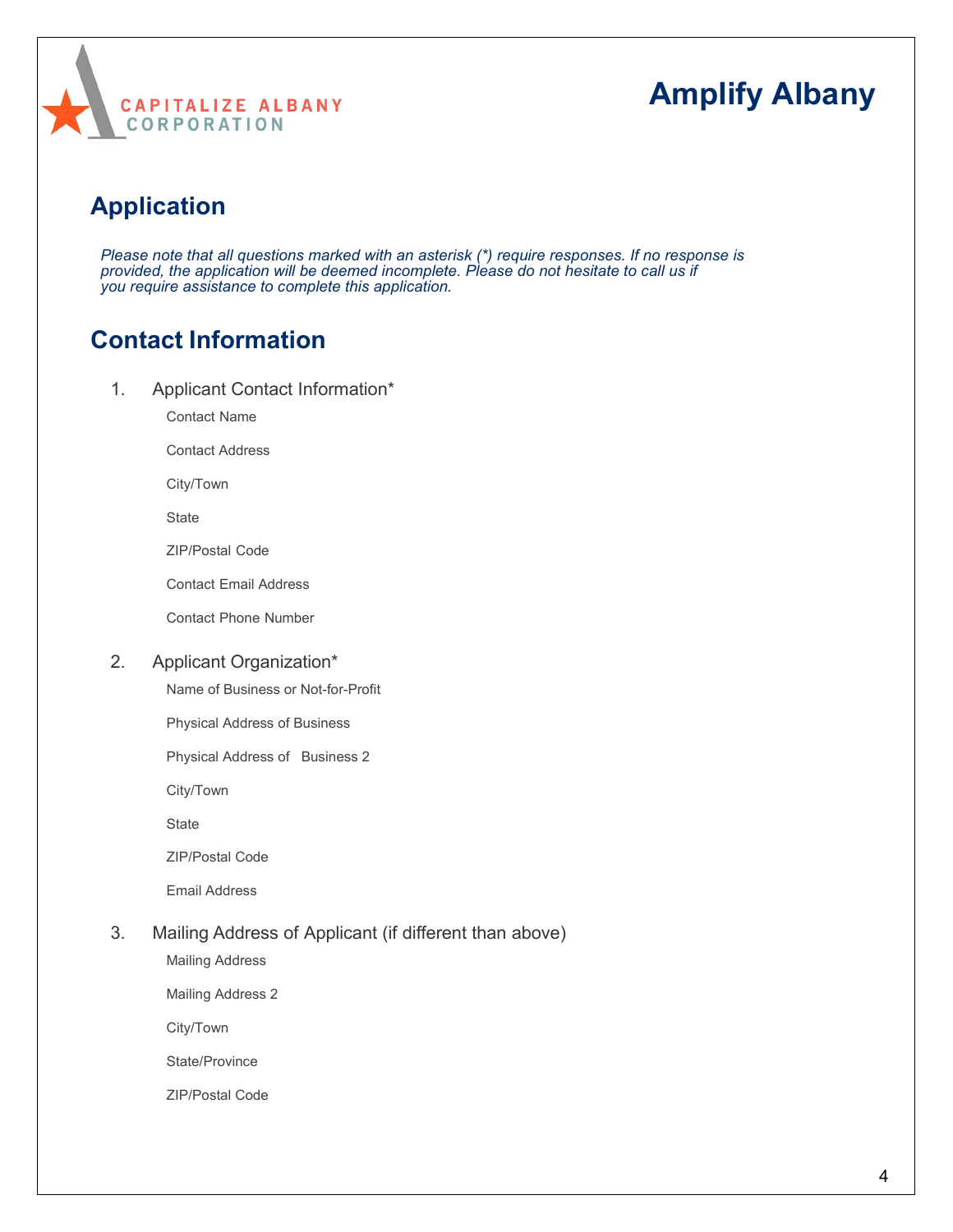

8. Summarize the goals and mission of your organization or business.\* *Answers must be 300 characters or less.*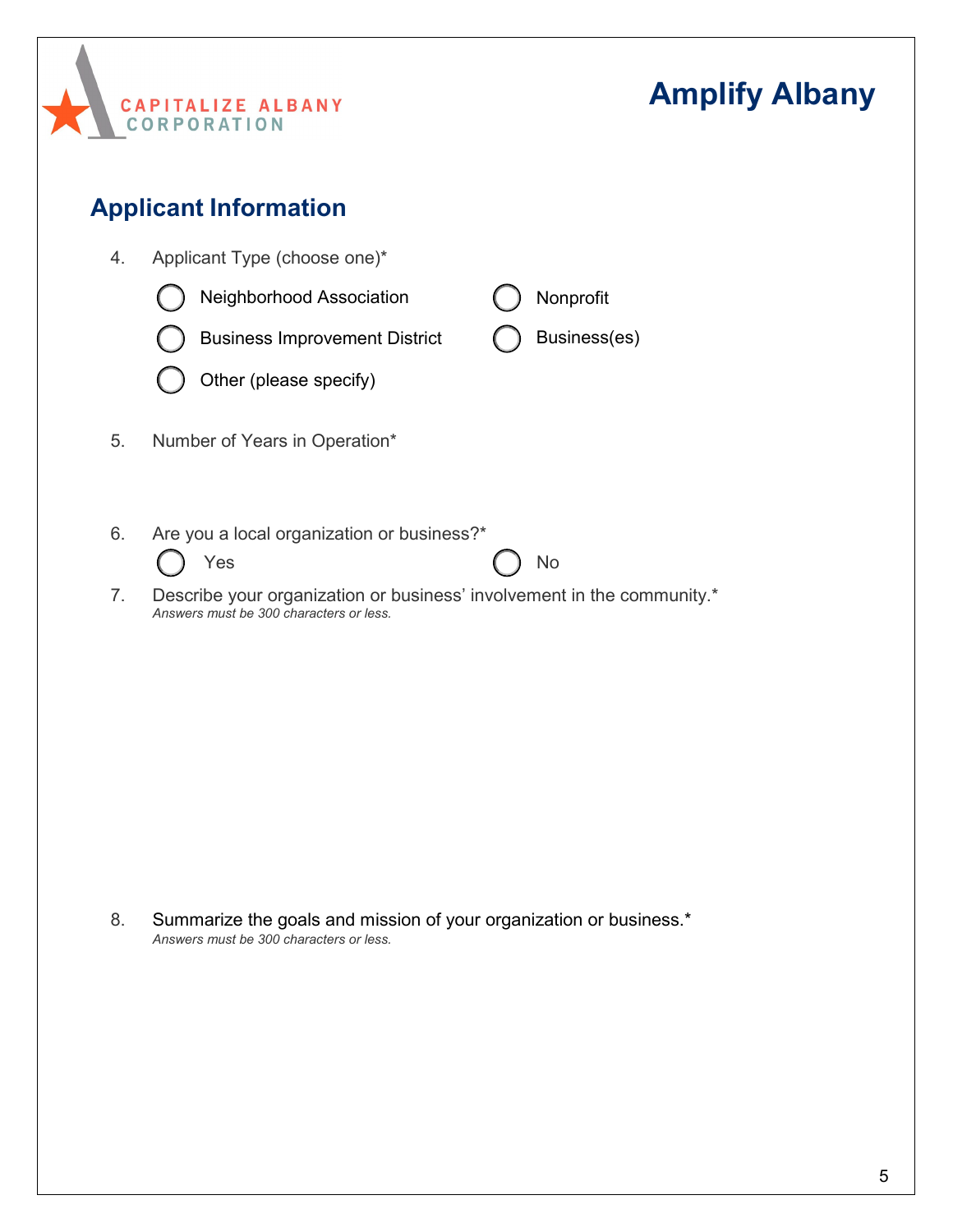

- 12. If no to the preceding question, how much remains and from which funding entity/entities?
- 13. Do you have experience administering this type of project?\* 14. Have you utilized volunteers in the past?\* Yes ( ) No Yes ( ) No
- 15. If yes, how many volunteers have you successfully coordinated? *Please enter a whole number.*
- 16. Describe any prior events or projects your organization has administered. Include location, date and time, number of participants, and number of vendors in your description. If available, photographs should be sent to [development@capitalizealbany.com.](mailto:development@capitalizealbany.com) *Answer must be 300 characters or less.*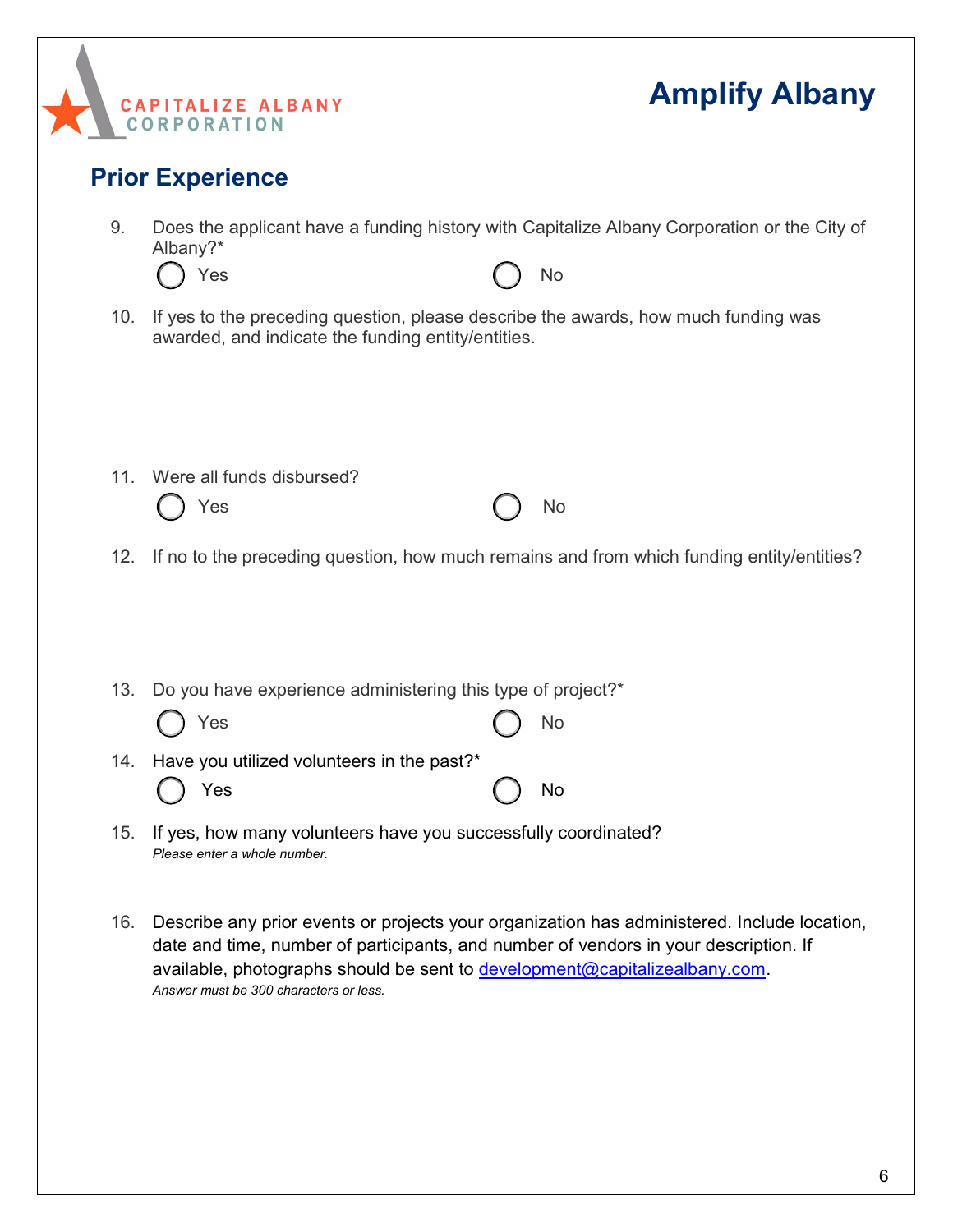

17. Describe prior advertising and social media experience. *Answers must be 300 characters or less.*

### **Current Proposal**

- 18. Project Title\*
- 19. Funding Amount Requested\* *Please provide your answer in dollar format with two decimal places. Requests may not exceed \$5,000 and 90% of total project costs, whichever is lesser.*
- 20. Total Project Cost\* *Please provide your answer in dollar format with two decimal places.*
- 21. Source and Amount of Funds\*

*Please provide all answers in dollar format with two decimal places. If "other" does not apply, please answer with "0.00".*

Capitalize Albany Corporation Grant Request

Cash Match

**Other** 

22. Please explain if you have identified "other" as a source for funding this project. *Answer must be 50 characters or less.*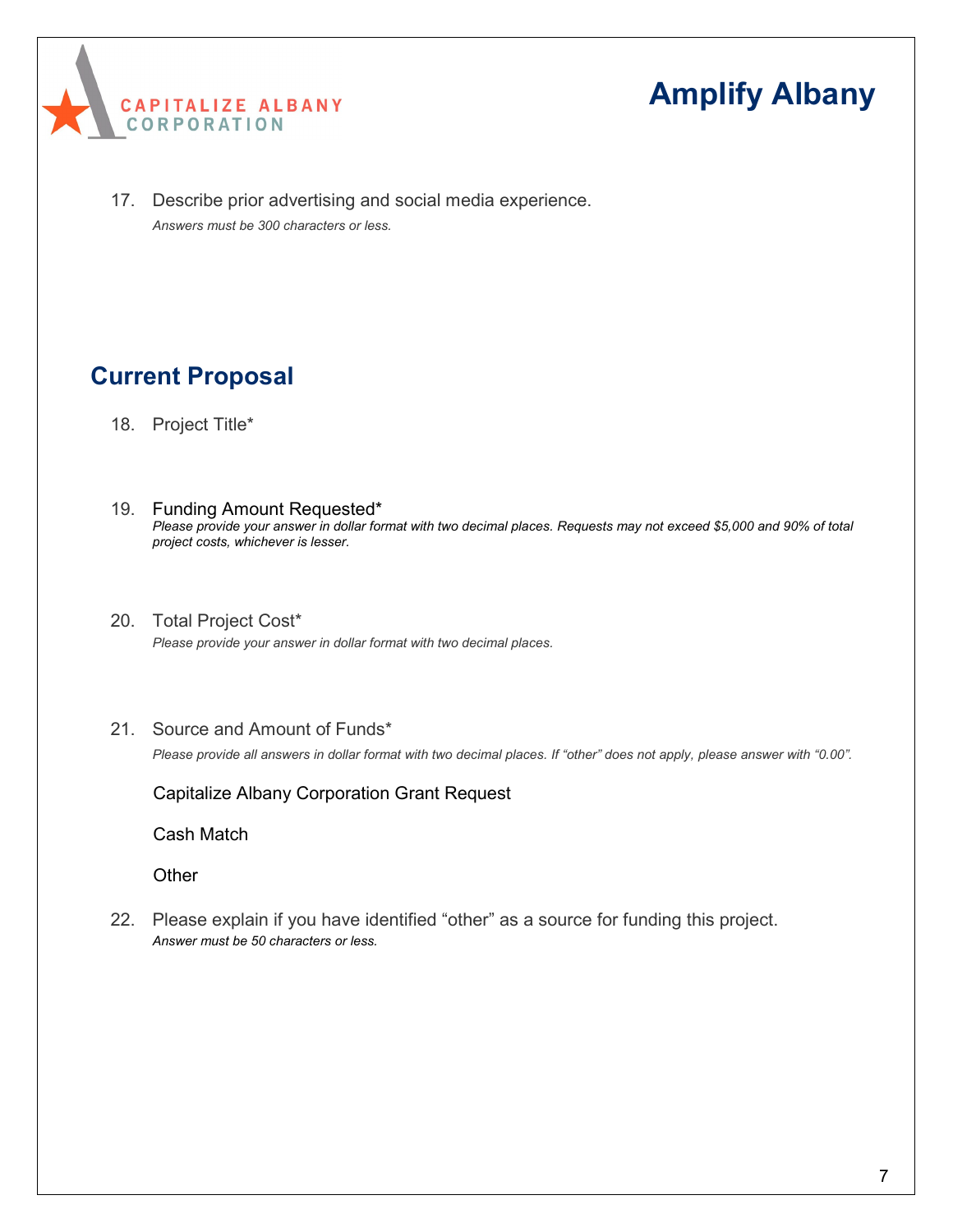



23. Project Schedule\* *Each answer must be less than 100 characters.*

Start date and time

End date and time

24. If your project occurs over the course of several days, please include hours of operation for each day.

25. Describe your target audience.\*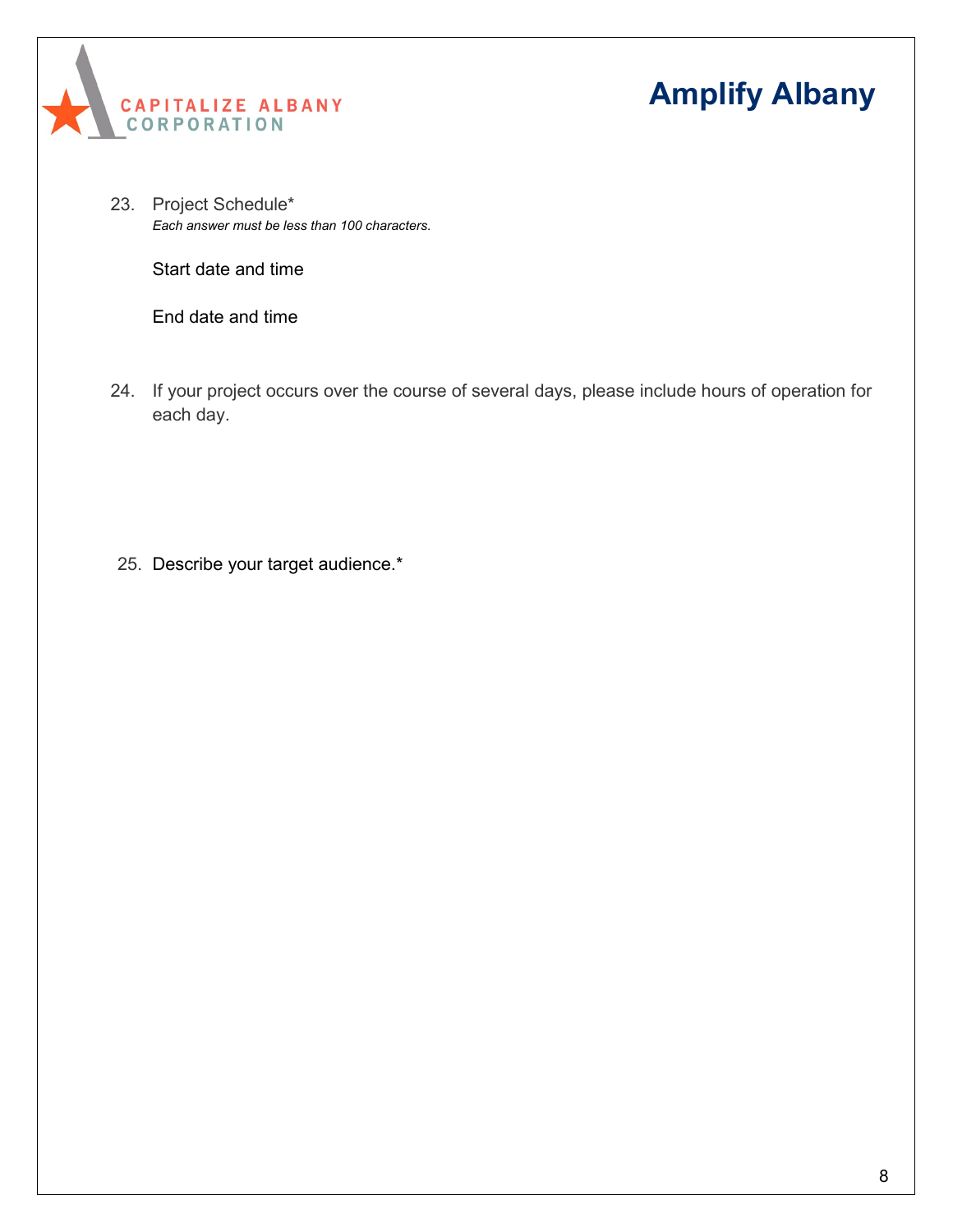

#### **General Project Description**

Provide a description of the proposed project in 2,000 characters or less. Please be as detailed as possible, providing as much information as you can about the proposed project and the desired results. At a minimum, the project description must include the type of event or promotion, the area of the project location including street names and addresses, the specific scope of the project for which assistance is being requested, the number and names of vendors or businesses participating and the total number of anticipated participants. Also, discuss the benefit the project will have on an established commercial corridor, how this project is creative and highlights positive aspects of the targeted area.

#### For example:

*The Community Neighborhood Association will be hosting a street fair on Any Avenue between One Street and Two Street. The event will begin at 11:00 am on October 10th, 2022 and end at 7:00pm the same day. The eight (8) restaurants located*  in this area are planning on participating with free tastings. An additional 10 vendors will be on hand selling crafts and other *goods. A list of all participating businesses and vendors including contact information is attached to this application. Entertainment will include musical performances by Rock Band One and Rock Band Two. Activities for families will include a community art mural, face painting, a magician and a life size game of checkers.*

*This event will be open to all ages and free of charge. Wrist bands will be provided to participants upon entering the event and used to track the number of attendants. The event is expected to draw members of the neighborhood in which it is occurring and adjacent neighborhoods. In addition, the event will be advertised at the nearby College and by the two large employers nearby. The benefit of this event to the commercial corridor will be reinvigorating residents' interest in neighborhood restaurants and hopefully generate sales. The event will also attract employees from two major employers and college students encouraging them to further explore the neighborhood they work and study in.*

26. Project Description\*

*Please describe your project in 2,000 characters or less.*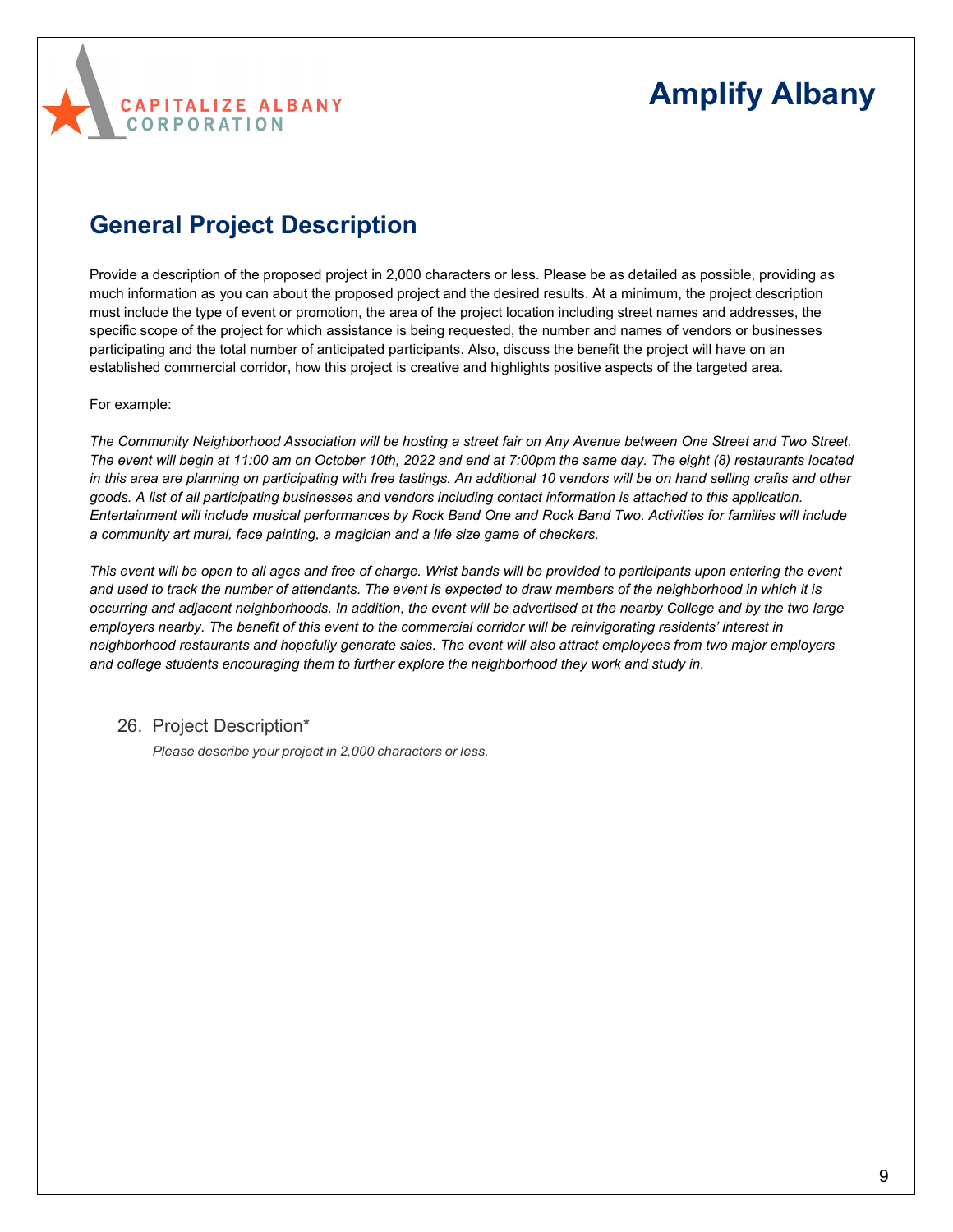

#### **Project Description**

27. Will this be an all-ages event?\*

Yes ( ) No

28. Will this event be open to the general public?\*



Yes ( ) No

If no, please explain:

- 29. How many participants are anticipated?\*
- 30. How was the number of anticipated participants determined? *Answers must be 100 characters or less.*
- 31. Describe how the number of participants will be tracked, i.e. ticket sales, wrist bands, or another method.

*Answers must be 200 characters or less.*

32. Will the event be free of charge?



Yes ( ) No

33. If not, how much will be charged for entry? *Please answer in dollar format with two decimal places.*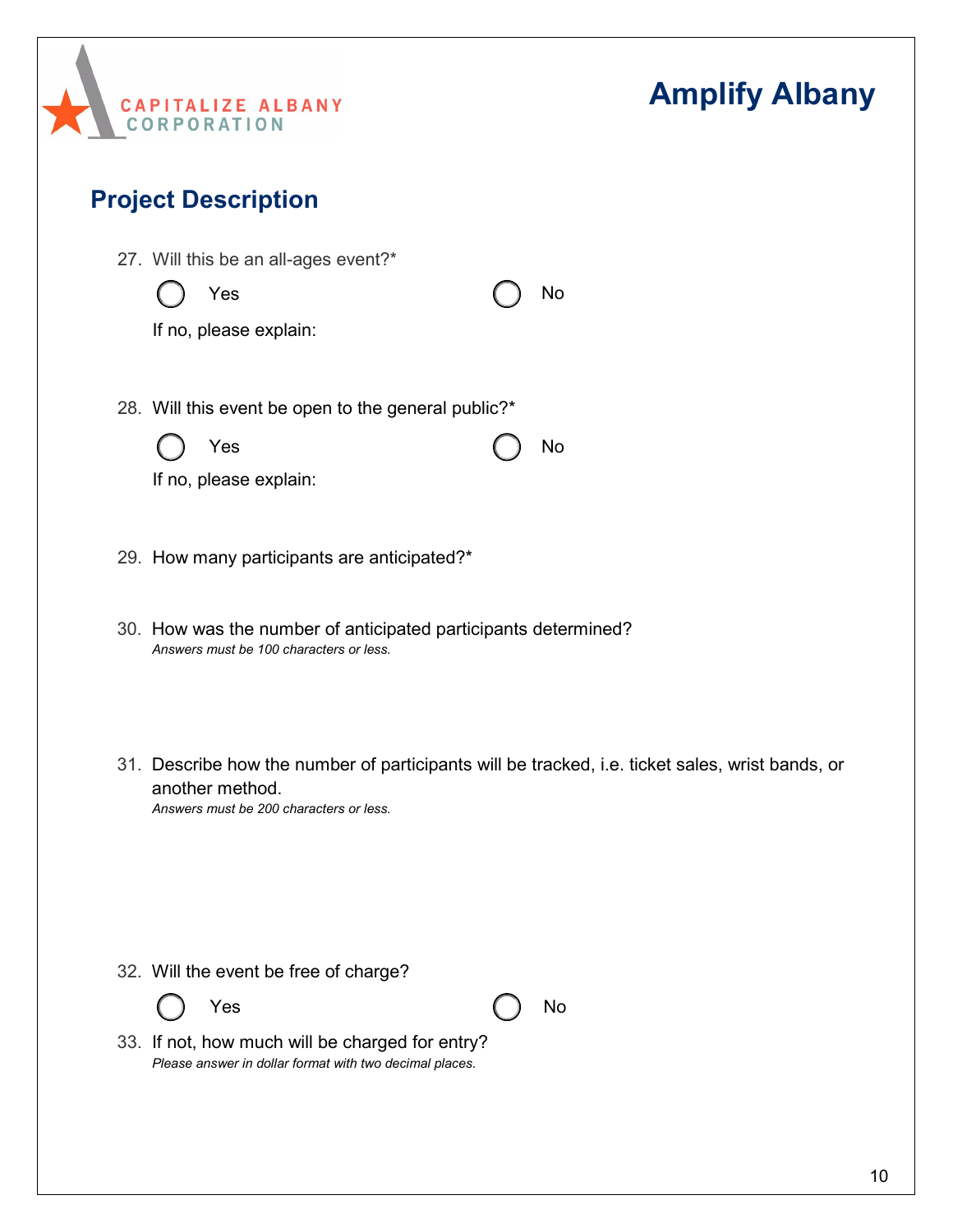



34. Describe the anticipated use of the grant funds (i.e. reimbursement for equipment rental, purchase of food or nonalcoholic beverages, musician or other entertainment fees.)\* *Answers must be 300 characters or less.*

35. Please explain the anticipated benefit of the project on an established commercial corridor. *Answers must be 300 characters or less.*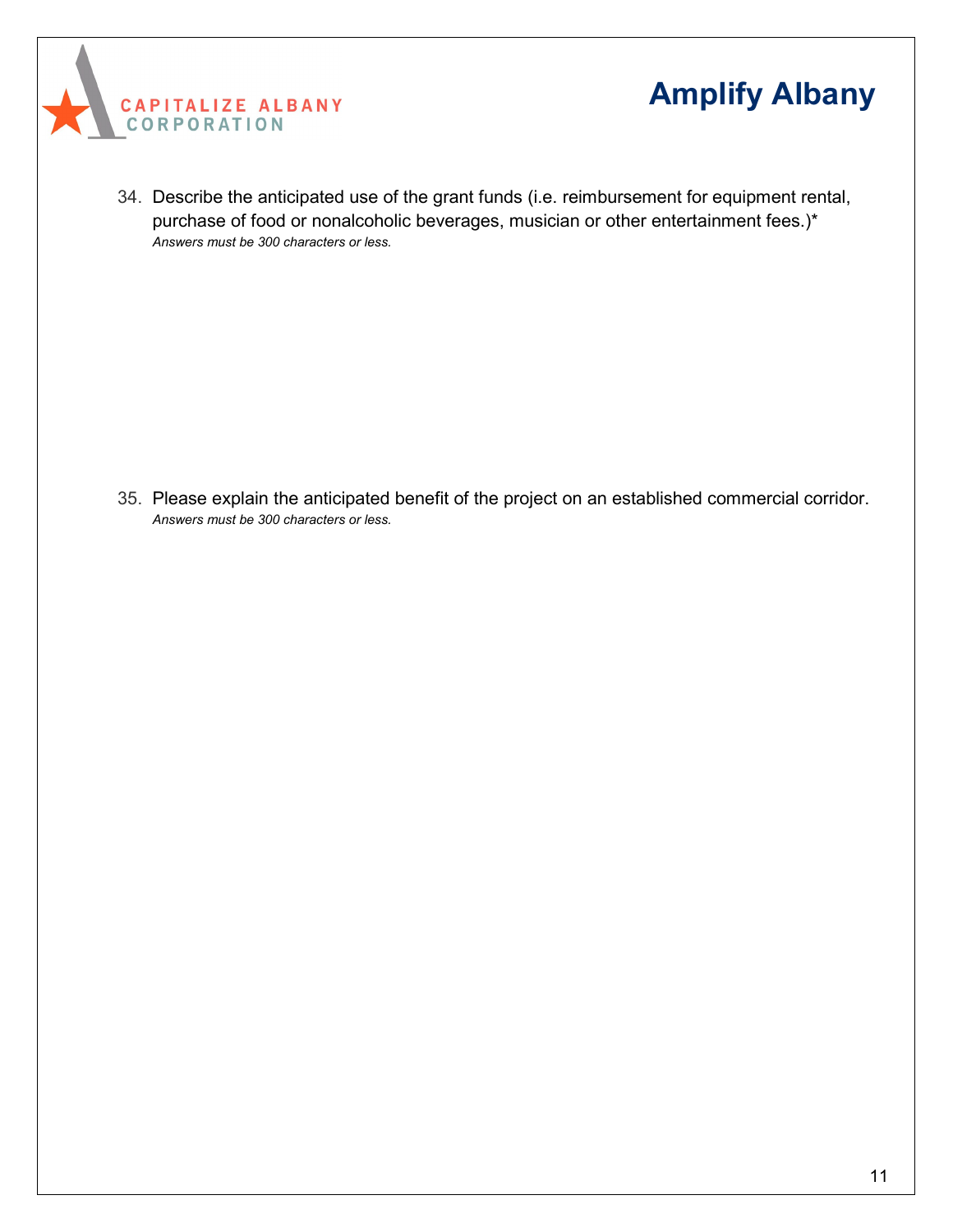#### **Certification and Disclosure**

**CAPITALIZE ALBANY** 

**CORPORATION** 

By submitting this Grant Application, the Applicant hereby certifies to Capitalize Albany Corporation that he/she has read the program guidelines and supplemental program materials, understands the terms and conditions of the grant, and agrees to abide by the program rules and requirements, if awarded funds from the Program. The Applicant further certifies that the Grant Application and supporting documents are true, complete, and accurate in all respects as of the stated date. The Applicant understands that the application will not be accepted unless deemed appropriate by Capitalize Albany Corporation. The Applicant agrees that the acceptance of this Grant Application does not commit Capitalize Albany Corporation to enter into an agreement to pay any costs incurred in its preparation or to participate in subsequent negotiations. Further, the acceptance of this Grant Application does not constitute an agreement by Capitalize Albany Corporation that any grant will actually be approved. Capitalize Albany Corporation expressly reserves the right to reject any or all Grant Applications or to request more information from the Applicant Additionally, the Applicant certifies that he/she understands that the following will be conditions of

the grant, upon award:

- Any and all required permits for the project will need to be obtained prior to award.
- The approved project must be in compliance with all federal, state, and local laws.
- Capitalize Albany Corporation must be notified of any changes made to an event, including date changes, as soon as possible, failure to do so may affect eligibility.
- The grantee must submit a written final report detailing activities, attendance, expenses and revenues associated with the project no later than 45 days after the end of the project period. Photographs of the event are also required and need to be submitted with the final report. Failure to do so may result in the award being cancelled and no funds being granted.
- The undersigned hereby waives any claim against Capitalize Albany Corporation arising out of the use of said grant funds for the purposes set forth in the Application. Additionally, the undersigned agrees to indemnify, defend, and hold Capitalize Albany Corporation, and its officers, directors, employees, and agents harmless from any charges, damages, claims or liens related in any way to or arising out of the Applicant's participation in the Grant Program.
- Capitalize Albany Corporation has the unrestricted right to use, for any lawful purpose, any photographs or video footage taken of the property at the approved project location, and the grantee owns and/or for which the grantee has the authority to grant such permission, and to use the grantee's name in connection therewith if it so chooses.
- The Applicant will notify Capitalize Albany Corporation of any public announcements or events to be held at or in relation to the approved project, and Capitalize Albany Corporation will have the right to participate in and/or publicize the approved project in coordination with the grantee, if the Corporation so chooses.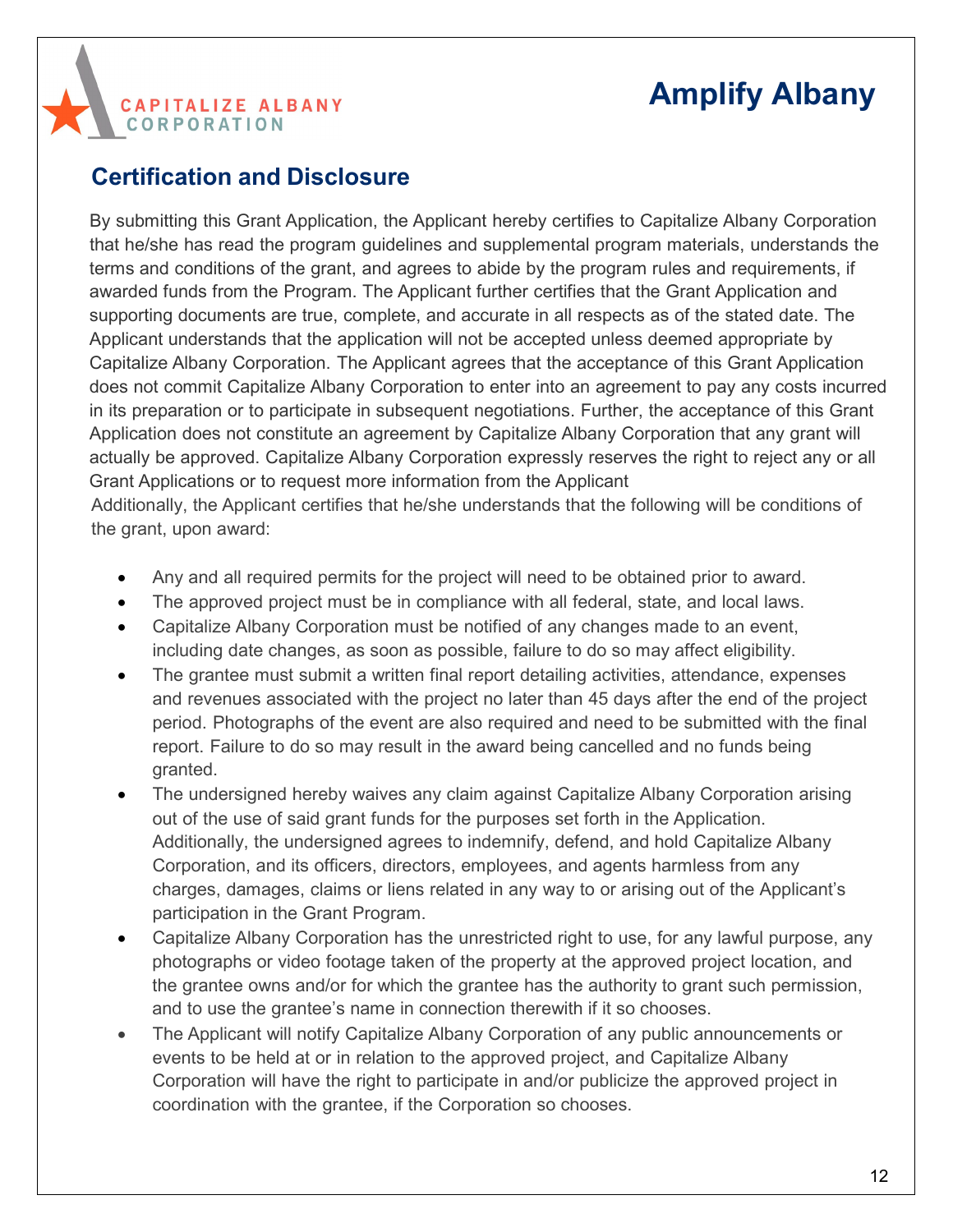**CAPITALIZE ALBANY CORPORATION** 

- The grantee will be required to include the Capitalize Albany Corporation logo, the Capital Resource Corporation logo and any other logos the Corporation deems appropriate in all utilized marketing media. In addition, the grantee must acknowledge Capitalize Albany Corporation, the Capital Resource Corporation and any other sponsors in verbal promotions of the approved project the Corporation deems appropriate.
- The applicant will provide Capitalize Albany Corporation with the opportunity to review all advertising materials and media before public release.
- The grantee will consent to display signage at the project location indicating participation in the Amplify Albany Grant Program (Capitalize Albany Corporation to provide sign specifications at its sole discretion).

**By typing your name, below, you are certifying that all of the information contained in this application is true, complete, and accurate in all respects as of the stated date.**

36. Authorized Signatory 1\*

Authorized Signatory Name

Signatory Title

37. Authorized Signatory 2\* Authorized Signatory Name

Signatory Title